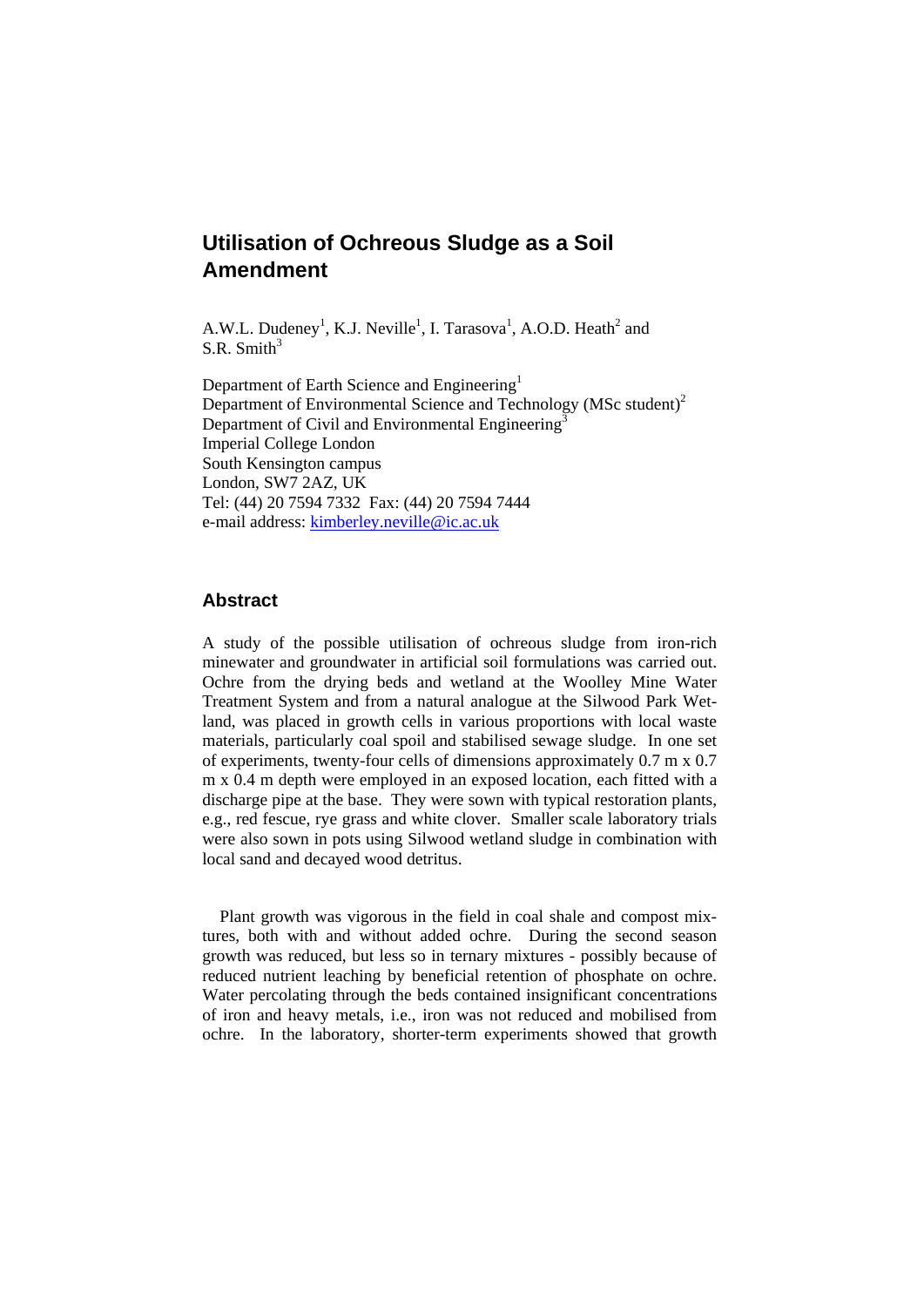was similarly vigorous in widely varying mixtures of ochre, sand and organic matter artificially watered with nutrients. A plot of total biomass against iron content did not show a significant correlation with iron content in the range 0-5% Fe.

## **Introduction**

Earlier papers (Dudeney et al., 2003; Demin and Dudeney, 2003) provided geographical estimates of ochreous sludge accumulations at Coal Authority treatment operations current in 2001 and made preliminary recommendations on strategies for sludge management to replace landfill. The data were obtained partly from site visits and independent analyses of a range of discharges and treatment systems. Archival data were also employed. Based on the Coal Authority plants operating at that time in England, Scotland and Wales, and a number of uncontrolled discharges to rivers, some 2.8 x  $10<sup>4</sup>$  tonnes per annum of sludge (15% solids basis) of quite widely varying composition was likely to be generated over the coming decades – much of it in sedimentation lagoons ahead of wetland filtration. A new estimate of 2.5 x  $10^4$  t/a has recently been made (Neville and Hancock, unpublished) taking account of 24 operating plants and 7 discharges awaiting development of treatment systems. Of course, changes in flow patterns underground and construction of new treatment systems (currently six per year) will alter the ochre produced and new data will be needed periodically as such systems are installed.

A conclusion of the earlier work was that compositional and geographical variations may preclude added value applications for ochre. For instance, although ochre can form the basis of a technically successful ferric sulphate coagulant, producers do not wish to risk quality assurance through use of ochre and relevant water/wastewater utilities have not prioritised use of ochre-derived coagulants. Dried ochre might provide a useful adsorbent for phosphate in agricultural run-off (Heal, et al. 2003), with final disposal perhaps as a slow-release fertilizer in artificial soil systems but this possibility has yet to be fully established. A further conclusion was that lower-value bulk applications (in combination with other materials) could be targeted more intensively, such as in the civil engineering construction sector, e.g., ochre in bricks, cement and ceramics, for which there is considerable precedent; and in brown-field site restoration, e.g., ochre in artificial soil formulations, which is a relatively new approach. Thus, some interest was shown at the time in lagoon sludge as an iron-balancing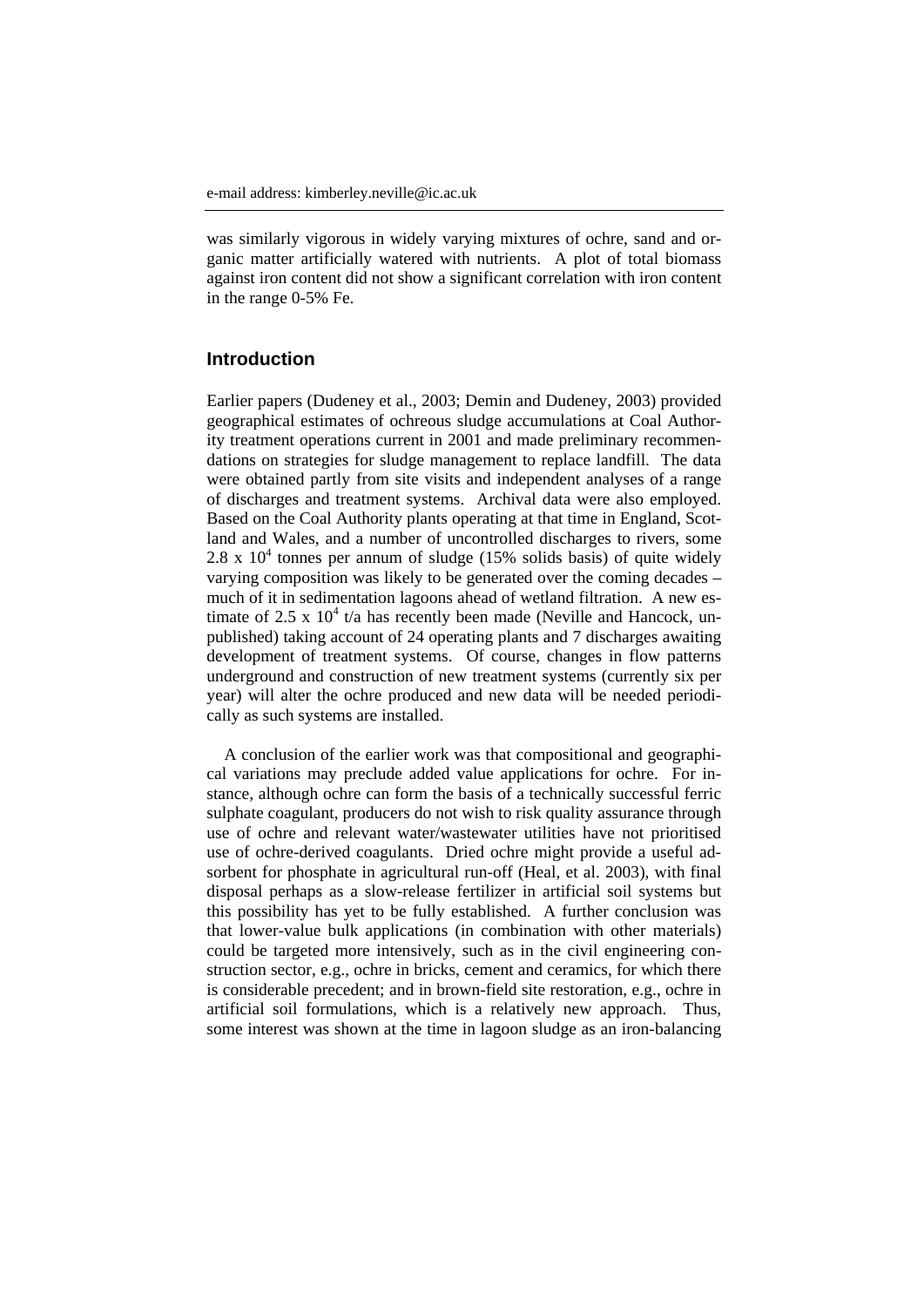component in cement (Blue Circle Cement/Lafarge) and also as a component of ceramic formulations (Ferguson Wild  $\&$  Co). However, there was no apparent market for less well-defined ochre deposits, particularly those composed of wetland sludge, even though they often contain substantial proportions of carbon and plant nutrients, and might be useful components in artificial soils.

The present paper describes ongoing work aimed at establishing the possible application of ochreous sludge in artificial soil formulations. Particular issues are minimisation of undue leaching of iron (and associated trace heavy metals) from the sludge into the environment, e.g., into plant tissues or groundwater, particularly by reductive processes, and maximisation of the beneficial retention of nutrients on ochre, particularly the retention of phosphate in a form available to plants, but not lost to groundwater. Thus, phosphate is well known to adsorb onto iron hydroxyoxides (such as ochre), but, as ochre reactivity can be very variable, is not well established as a slow release fertiliser. The mode of formation of ferrous iron from sulphide oxidation in pyrite underground (Spotts and Dollhopf, 1992) - and also from microbiologically-induced reduction of ochreous materials (Johnson and Bridge, 2002) – and the toxic effects of dissolved ferrous iron have been reported, but less is understood about the tendency of iron to become substantially reduced and mobilised in soil media.

The paper is also associated with potential re-use of coal spoil and composted sewage sludge in the restoration of brown-field sites such as forestry land and open amenities - not primarily with agricultural use. In respect of coal spoil, a huge quantity is available in principle, even though much has already been subject to surface restoration (DETR, 1999). Some 60-70% of weathered spoil normally occurs at fine particle sizes, suitable in principle for application as a soil matrix. The remainder is at coarser sizes and, as such, represents a substantial resource of engineering fill, particularly if previously hardened through historical spontaneous combustion - and especially if the accompanying fine sized materials could also be marketed. With regard to sewage sludge, application as a soil conditioner and source of nutrients has been used extensively in agriculture, but the water industry is seeking new sustainable outlets for this product of wastewater treatment due to pressures on the other routes of sludge management, such as landfill and incineration. Application of sewage sludge has also been widely used to restore growth on coal tips, and this material has therefore considerable potential as the organic matter (OM) source in the formulation of artificial soils from coal mining wastes and residues.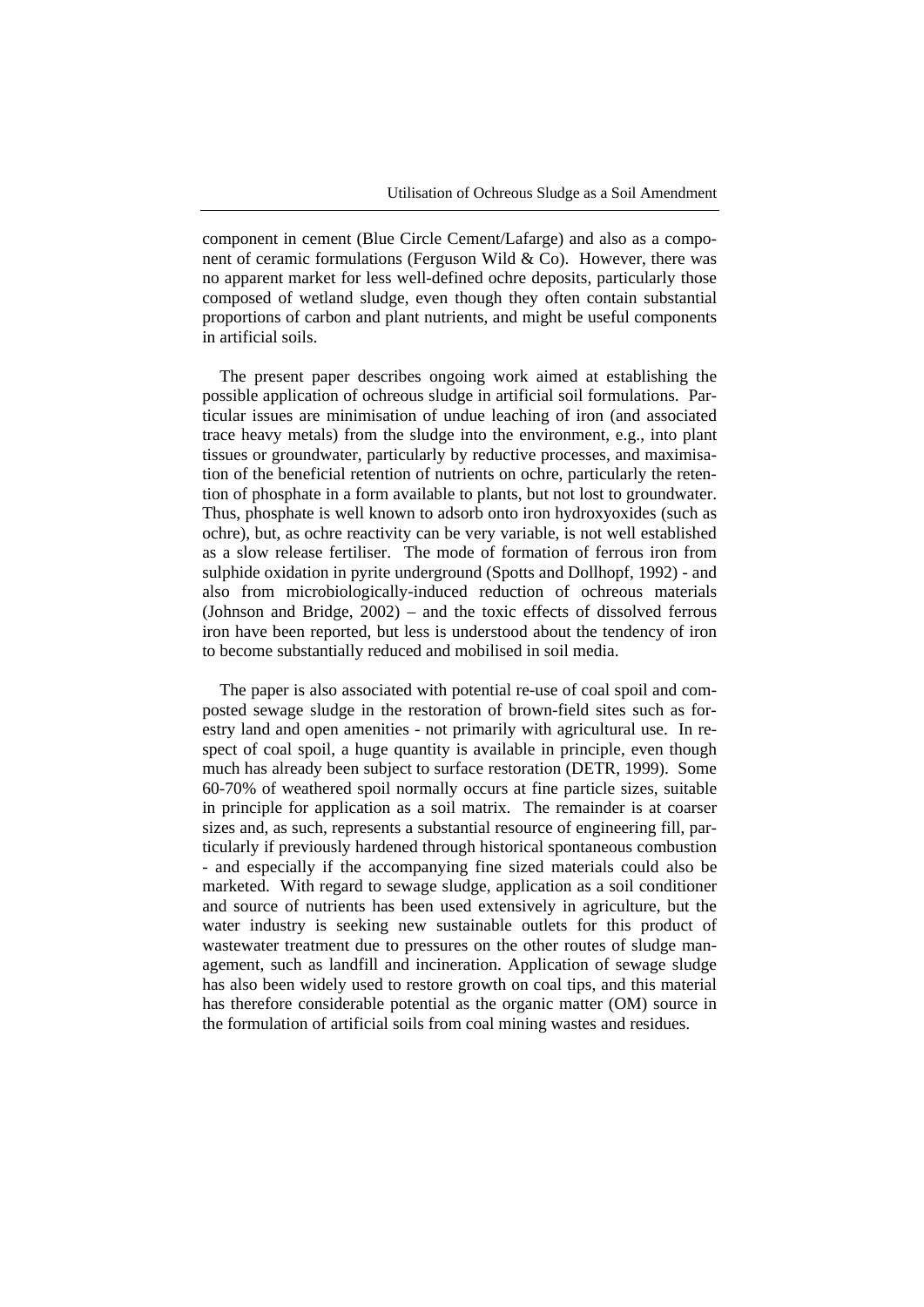Because of the need to satisfy increasingly demanding environmental regulations, the result of artificial soil formulation must be an identifiable and beneficial product and not merely a combined use of mixed waste materials, which happen to function together as a soil. In other words, the blending of different waste materials is not intended to facilitate the disposal of any particular material but each must provide a beneficial attribute to the end product, which is improved as a result of optimal blending together of the various component wastes. Thus, it is one objective to provide a soil cover where none currently exists, maybe as a result of former industrial activity, and another to demonstrate that the combination of bulk components forms a new commodity, i.e., a new growing medium having particular technical and environmental attractions.

Of course, artificial soil does not, in general, represent a new concept. Synthetic composts and hydroponic growing media have been studied and employed for many years (e.g., Rowell, 1994). In particular, various recent and older studies have sought to employ different bulk wastes in soil as the closure of many European coal mines has led to increasing requirements for restoration and rehabilitation of derelict land arising from surface installations and waste tips. Emphasis has been placed on agriculture and forestry since they are the most common land uses for reclaimed colliery spoil (Hester and Harrison, 1997). As sufficient soil was often not available, different materials have been used on top of the spoil as growing media: e.g., bottom ash and lime (Tedesco et al., 1999); arbuscularmycorrhizal fungi (AMF) and composted sewage sludge (Thorne et al., 1998; Kleber et al. 2000); sewage sludge and limestone (Joost et al, 1987) and pulverized refuse fines (PRF) (Chu and Bradshaw, 1996). Thus, useful soil substitutes have been produced from otherwise pernicious wastes. The present work is viewed as an extension of those studies to the present circumstances, i.e., relatively iron-enriched media, to make the best possible use of bulk materials that would otherwise be waste. It is also a development based on preliminary studies carried out at the Imperial College Silwood Park Lake and Wetland (an analogue of the Coal Authority mine water wetlands), ochreous sludge from which was found to support plant growth when used in mixtures with local sand and wood waste (Dudeney et al., 2004).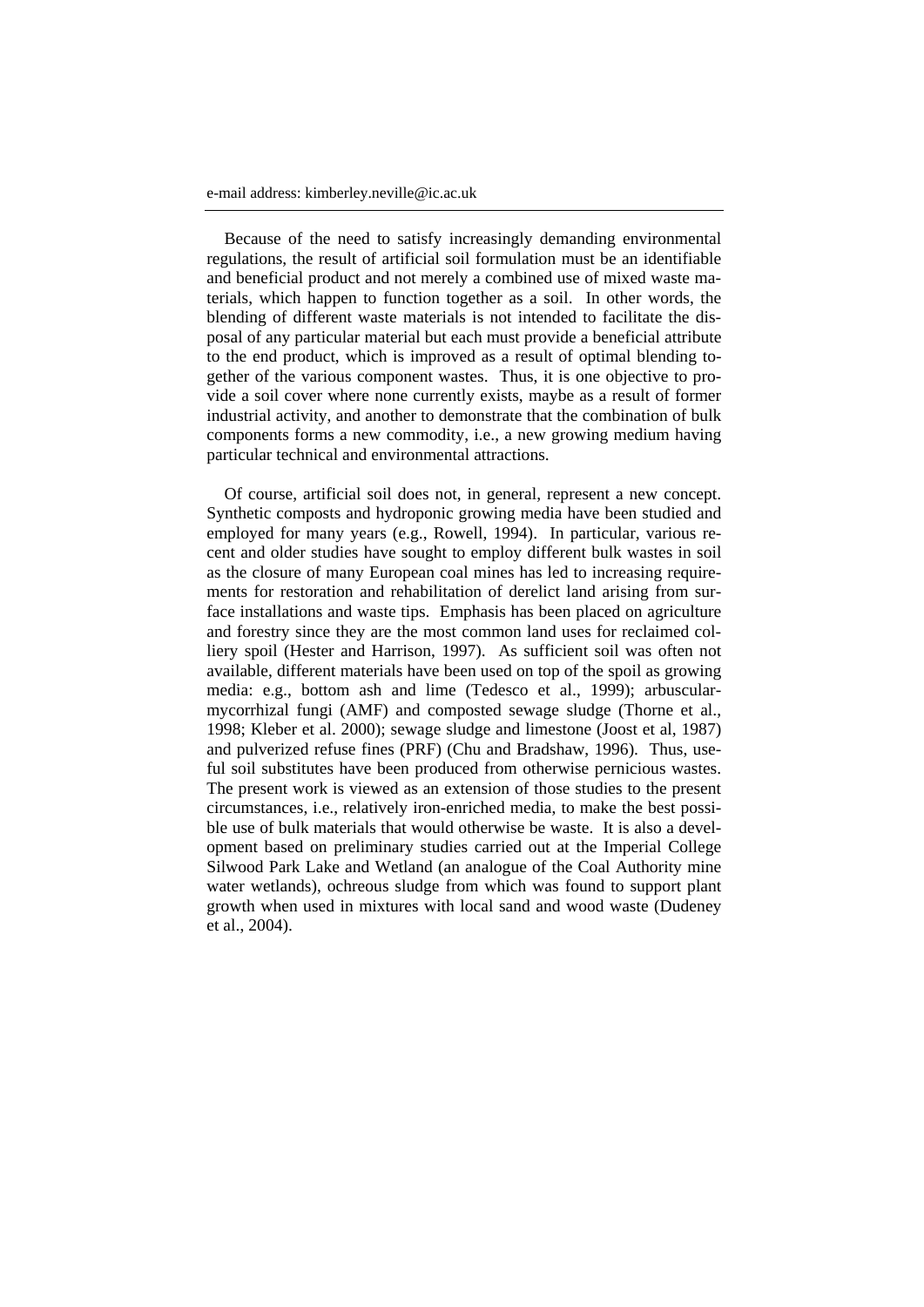## **Methods and materials**

The main approach adopted has been to prepare, plant and monitor a representative range of small plots (Figure 1), modelling those likely to be needed in a full-scale restoration scheme. The plots were established at the Coal Authority's Woolley Mine Water Treatment Site, where suitable access, security, working space (about 40  $m<sup>2</sup>$  for growth trials) and materials were available. Lagoon ochre (about one tonne) - previously recovered from the Woolley drying beds - was stored in a 3  $m<sup>3</sup>$  tank on the site. Additionally, about 0.5 tonne wetland sludge was transported from the Imperial College Silwood Park Field Station (Carlile and Dudeney, 2000) and a similar quantity of sludge was excavated from the inlet end of the Woolley Wetland. At Silwood Park, the sludge was pumped from the lake and dewatered in 200 l capacity sand/gravel-drained containers (Dudeney et al., 2004). Some 12 tonnes of coal spoil (mainly black shale containing a small proportion of red shale from historical spontaneous combustion) were transported by the MED company, currently developing the Woolley site, from the tip at the SW perimeter of the site. Some 0.5 tonne dewatered composted sewage sludge ('treated conditioned sewage sludge', TCSS) was provided by Yorkshire Water Services from its Calder Vale Sewage Treatment Works.

Referring to Figure 1, a group of 24 rectangular cells of nominal dimensions  $0.7x0.7x0.45$  m depth (approximate capacity 0.3 tonne or  $0.22 \text{ m}^3$ , surface area  $0.48 \text{ m}^2$ ) were constructed by ECS (maintenance contractors to the Coal Authority) in April 2003, using 'breeze' blocks. The location was an existing concrete pad at the northern end of the cascade/concrete lagoon compound. To make best use of the pad, Cells 1 and 2 were of slightly reduced surface area  $(0.35 \text{ m}^2)$ . The cells were each lined with plastic sheet and provided with a 2.5 cm deep pea gravel drainage layer, a 50 mm diameter drainage pipe and sample bottles to collect leachate.

Eighteen of the cells (Cells 1-10, 13-14, 17-18 and 21-24) were filled by hand in Spring 2003 with designed mixtures of the coal spoil, ochre and/or stabilised sewage sludge in the volume proportions shown in Figure 1. For example, for Cell 9, ten buckets (about 150 l) of shale, 2 buckets of ochre and 2 buckets of compost, were mixed by coning and quartering. Shale chunks greater than about 2 cm, particularly of red shale, were discarded (but screening was not employed). The mixtures were transferred to the cells and lightly compacted in place. After the cells had been filled, the pipe outlets were protected by bunds and aluminium sheeting. Cells 11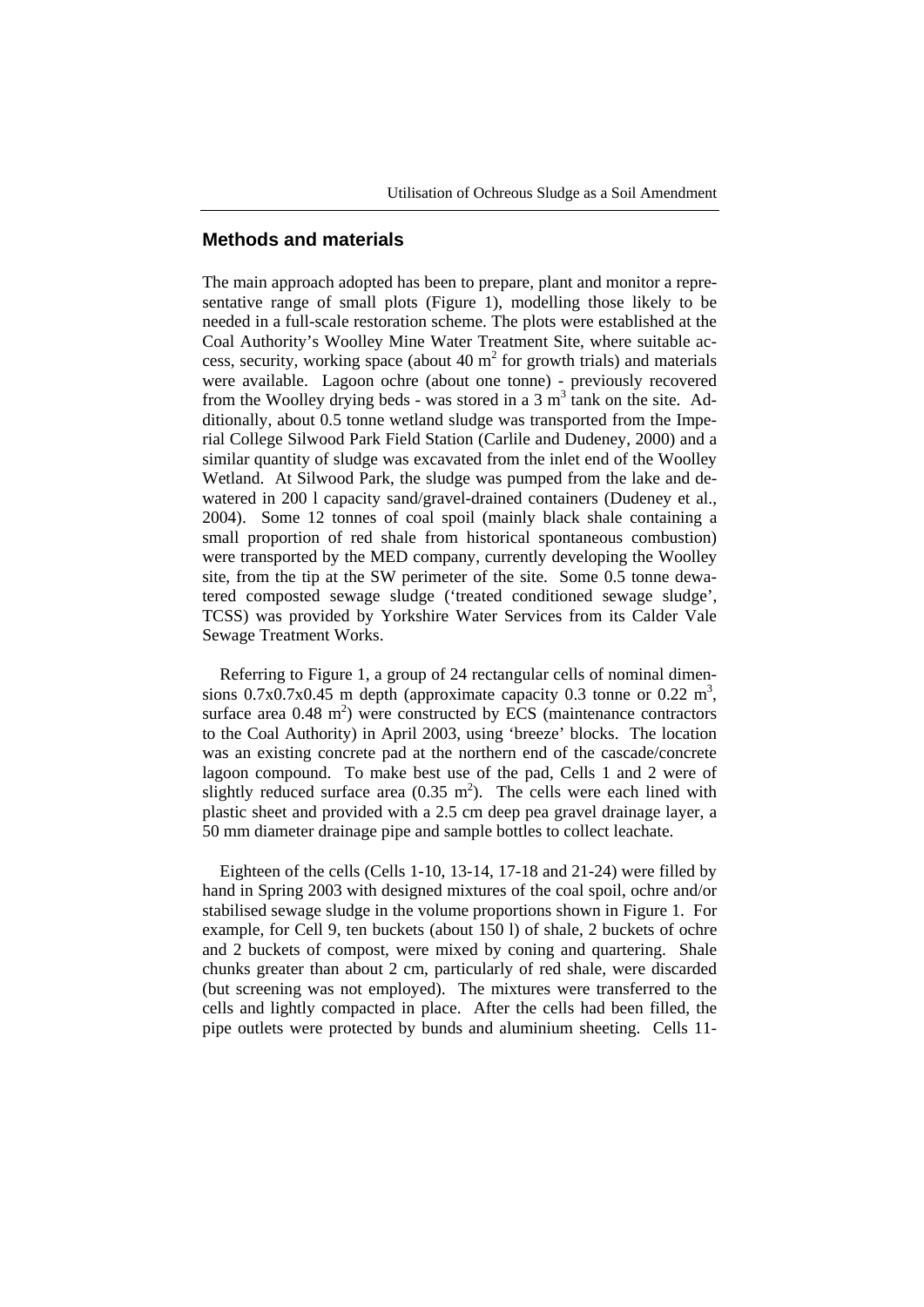12, 15-16 and 19-20, were similarly filled in early Spring 2004, after allowing a season for the Woolley wetland ochre to weather before use.



Figure 1. Disposition and contents of Woolley artificial soil cells, established in Spring 2003 (except where shown for 2004): **S**, shale; **WDB**, Woolley drying bed ochre; **SW**, Silwood wetland ochre; **WW**, Woolley wetland ochre; **A**, perennial ryegrass; **BCD**, equal numbers mixture of red fescue, timothy grass and white clover (bucket measure 15 l, e.g., 12S refers to 180 l shale).

Following 1-2 weeks settling time, the filled cells were watered (5 l each of tap water), furrowed on a grid pattern to 5-10 cm depth, carefully broadcast with seeds (donated by DLF Perrifields Seed Merchants), gently raked, and covered with plastic sheet (to reduce desiccation during germination). Odd-numbered cells were sown with perennial ryegrass (*Lolium perenne*) and even-numbered cells with a recommended restoration mixture of red fescue (*Festuca rubra*), timothy grass (*Phleum pratense*) and white clover (*Trifolium repens*). Ryegrass (containing approximately 590- 600 seeds/g) was sown at the recommended rate of  $3.2 \text{ g/m}^2$  per plot, i.e., 1.12 g, 665-700 seeds in Cell 1 and 1.54 g or 910-920 seeds in Cells 3, 5, 7, 9, 13, 17, 21 and 23. To provide similar numbers of seeds overall, and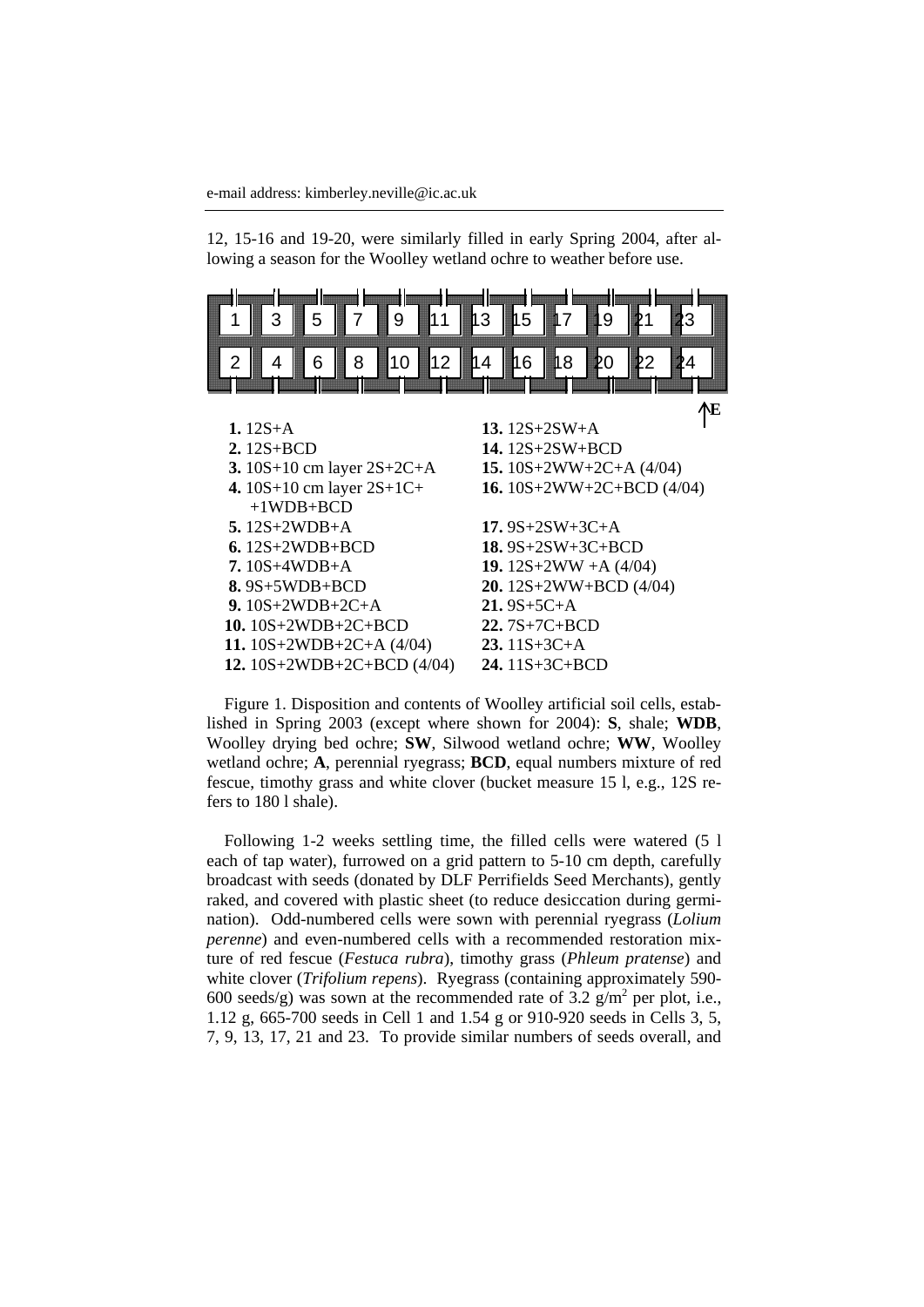equal plant proportions in the mixed cultivations, red fescue, timothy grass and clover – containing approximately 1050, 1865 and 1300 seeds/g, respectively - were sown at 0.23, 0.13 and 0.18 g/cell or roughly 200 seeds of each type in Cell 2, and similarly for Cells 4, 6, 8, 10, 14, 18, 22 and 24. After germination, (about 2 weeks) the plastic sheets were removed and plants were left to develop without interference. In particular, they were not watered except by natural rainfall.

The supporting (laboratory) approach was similar to that adopted previously (Dudeney et al., 2004) and used complementary materials to those employed in the Woolley trials. Exact replication of the Woolley setup was not possible as the materials had to be weathered for a year prior to use in order to make handling more amenable. Thus, 16 x 12 cm diameter  $(400 \text{ cm}^3)$  plastic pots (in replicates of five) were filled with selected mixtures of dewatered Silwood Park wetland sludge, sand and wood detritus (as OM) both from the surrounding land. They were sown with the same seed types in similar ratios to those outlined above, and, after germination, were sustained with water from the Silwood Lake (which was known to provide sufficient dissolved nutrients for normal growth). Ambient laboratory conditions were employed, with daylight simulation using a timeregulated strip-lighting system. After 10 weeks growth, shoots and roots were recovered from selected pots, separated, washed, dried at 105˚C, calcined at 600˚C, leached with aqua regia and analysed by ICP-AES spectroscopy.

## **Results and discussion**

#### *Fieldwork*

The cells were designed to give a two-spit depth for sustainable rooting and fines retention and a large enough surface area for at least 500 plants to develop in each without undue crowding. Twenty-four cells was the maximum that could be accommodated at this scale, so a pragmatic (rather than a fully statistical) matrix of conditions was employed. The nominal proportions of the materials used and their compositions are shown in Figure 1 and Table 1, respectively. From the figure, four types of mix (shale alone, shale plus ochre, shale plus compost, and shale plus ochre plus compost) can be discerned, in conjunction with (but not fully independently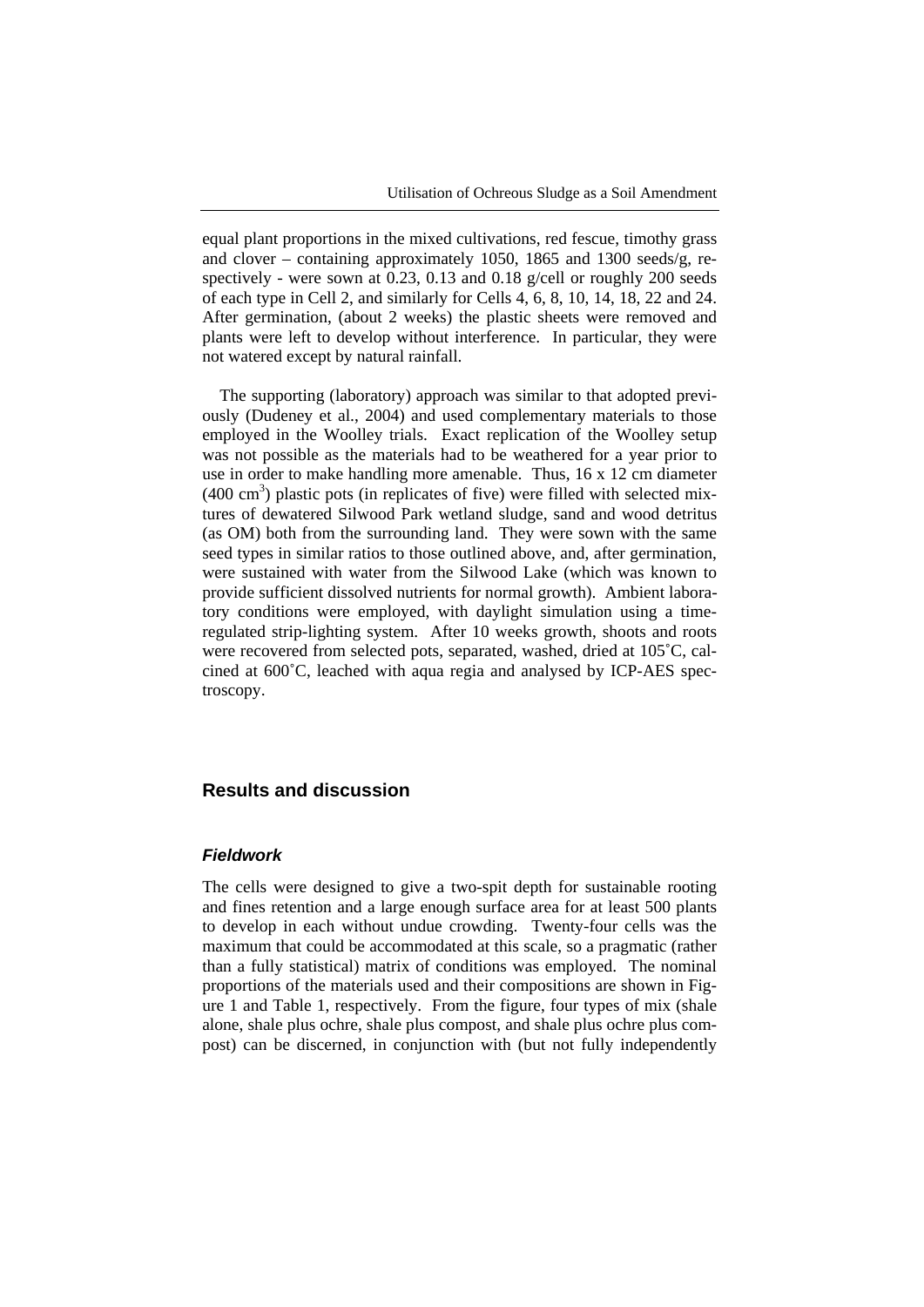with respect to) three types of ochre and two types of sowings. In two cells the main growing medium was restricted to the upper 25% of the full depth. These choices made were based largely on practicality and previous experience. On the basis of occasional weighing to check the simple volumetric procedures employed, actions were normally reproducible within approximately  $\pm 5\%$ , although adverse weather caused additional problems in metering and sowing. In particular, the settled volume of artificial soil was greater when cells were filled in wet weather. The materials employed gave a near-neutral reaction (pH 6.6-7.6) and all contained suitably low concentrations of heavy metals (e.g., Zn 0.13-0.44, Pb 0.02- 0.03, As <0.01 g/kg on a dry mass basis). Acid leachable iron concentrations for shale (S), Woolley drying bed ochre (WDB), Woolley wetland ochre (WW), Silwood wetland ochre (SW) were respectively, 20, 574, 209 and 487 g/kg. The TCSS contained total N 2.9%, C/N ratio 15:1, P (as  $P_2O_5$ ) 3.1% and K (as  $K_2O$ ) 0.25%, and thus functioned as a typical compost. The other materials contained relatively insignificant levels of available N, P and K. SW and WW (but not WDB) had substantial organic matter, e.g., SW, approximately 10% OM. All the materials exhibited a large LOI variously from combined water, OM and oxidation. As the materials were substantially variable in composition, more detailed characterisation was not warranted.

Figure 2 indicates qualitatively the general success of germination and growth of ryegrass, red fescue, timothy grass and white clover (together with incidental tomatoes, poppies and general weeds) in the first year under the exposed conditions typically experienced at Woolley, provided compost was present (Cells 3-4, 9-10, 17-18, 21-24). Germination also occurred satisfactorily in shale alone (Cells 1-2) and shale plus ochre alone (Cells 5-8, 13-14). However, hard surface caking in dry weather with shale alone (arising from self-adherence effects of contained clays) prevented the emergence of seedlings. The presence of ochre reduced caking. Subsequent growth in the absence of added compost was generally poor but healthy during the first season, although larger proportions of ochre (Cells 7-8) caused plant stems and leaves to become chlorotic (yellow). As expected insufficient nutrient was available in shale or ochre to support sustained growth. Nonetheless, growth in the presence of Silwood wetland ochre (which contains plant detritus) was maintained into the second season. A third season of observation will be necessary to substantiate this effect of wetland ochre.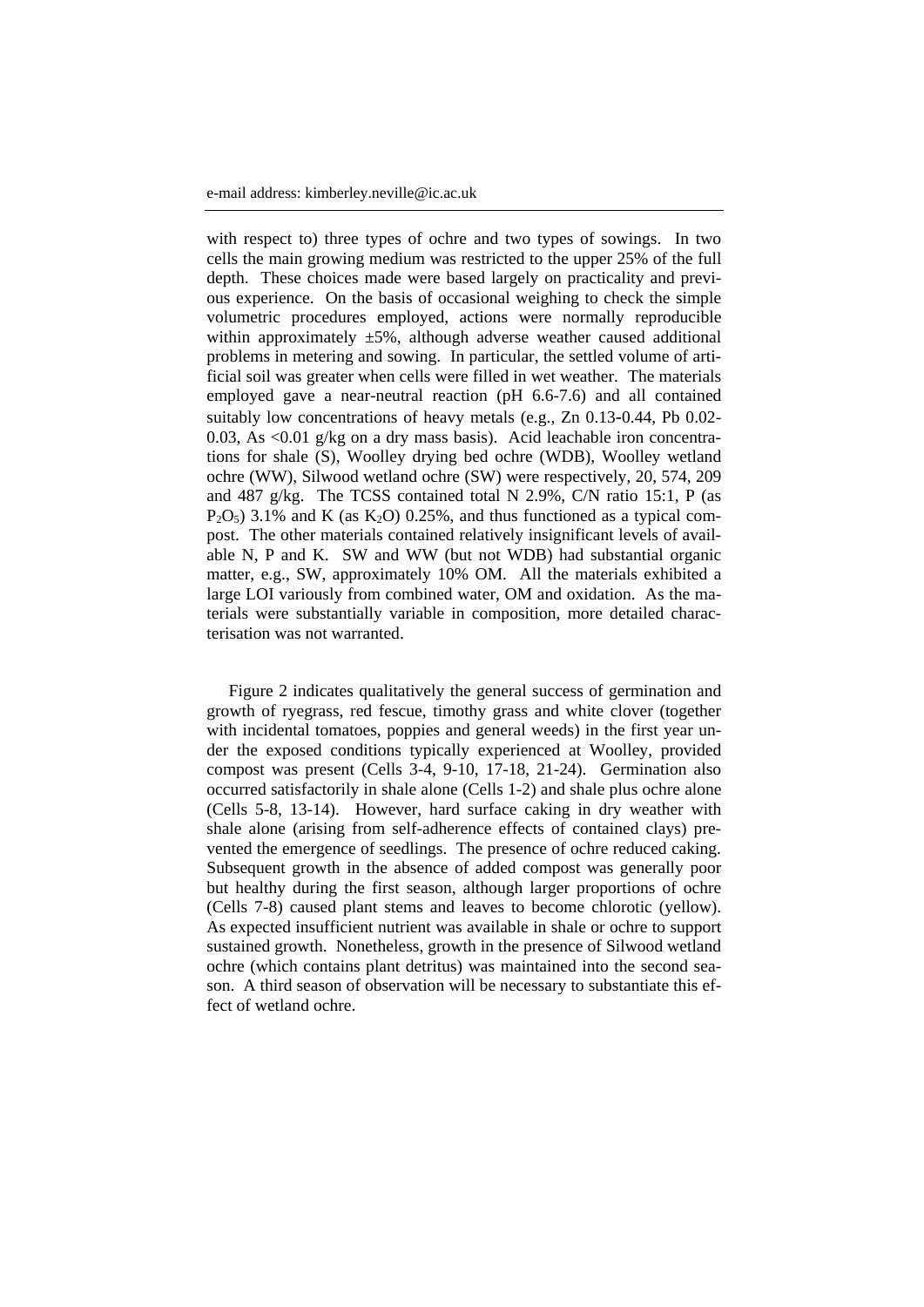Further examination revealed, not surprisingly, that use of more compost increased plant growth (Cells 21-24) and that a moderate decrease in vigour occurred during the second year as nutrients were consumed or leached out. Observation of Cells 3 and 4 (shale plus compost and shale plus compost plus ochre, respectively), also suggested a significantly positive effect of ochre. Thus, luxuriant growth in both cells in the first year was replaced by relatively strong growth in Cell 4 in the second year (Figure 3), despite less compost being present in this cell. This could be explained as the ochre preventing a loss of phosphate during drainage. However, as several variables changed at once, e.g., different plant species were grown, careful substantiation will be necessary. All grasses flowered during the second season (excluding those cells planted this year) confirming the success of all four varieties of seed.

Rooting was observed via 10 cm diameter holes augered to the full depth of the artificial soil and covered. After several months, removal of the covers indicated healthy rooting to near the full depth in presence of compost, but much shallower penetration in shale and ochre alone. Quantitative comparison of top growth and root runs was not practical owing to the presence of ruderal species and grass cropping by rabbits. However, laboratory experiments gave information on this matter (see below).

Leachate emerging from the base of the cells after heavy rain was usually clear and water-white, except when compost was used - in which case it was pale yellow in colour as a result of humate content. Dissolved iron was below 0.5 mg/l and particulate iron was minor or absent. The water was normally hard with large concentrations of calcium, sodium and magnesium, but insignificant quantities of heavy metals. Dissolved organics were often close to 50 mg/l but as expected, concentrations decreased with time, and were substantially reduced from their initial values during the second season.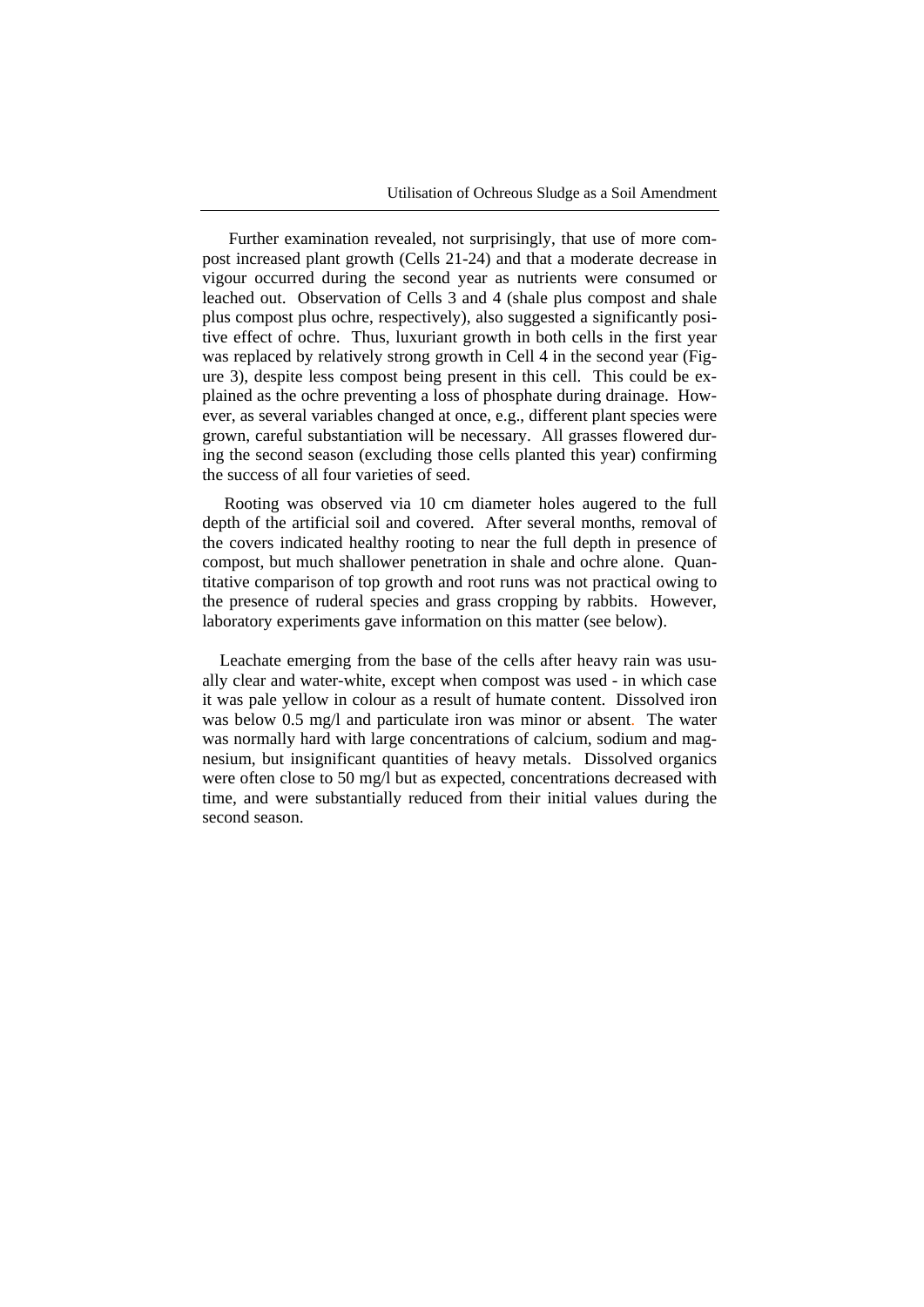e-mail address: kimberley.neville@ic.ac.uk



Figure 2. Growth of plants: general view, left; Cells 9/10, right. From top down: 5/6, 9/7, 5/8, 15/9.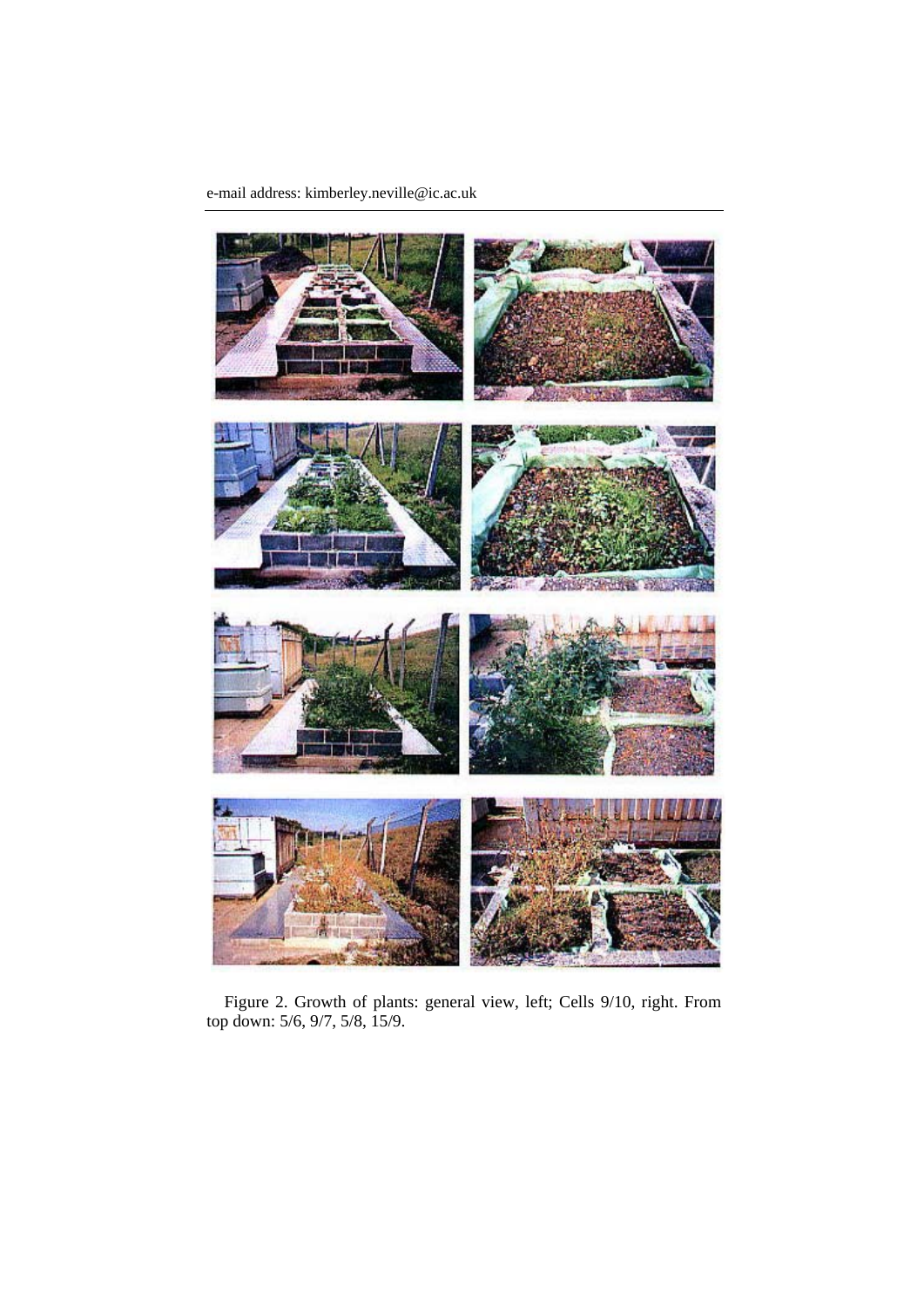

Figure 3. Luxuriant growth of grass, tomatoes, etc., in Cell 3 (foreground) and Cell 4 (background) in 2003, and reduced growth (but relatively strong in Cell 4) in 2004.

#### *Laboratory work*

Precise scientific substantiation of comparative growth characteristics is evidently difficult in the field. A series of analogous laboratory experiments on a smaller, more controllable, scale are therefore being used to provide supporting results, particularly with respect to the relationship between shoot and root growth and between the total biomass produced and the proportion of iron added to the artificial soil mixture (Table 1, Figure 4). Table 1 indicates seed germination viability ranging from 50-70%. Timothy grass was difficult to discern from other grasses during early growth stages and was only positively identified during the second season of the Woolley trials by structural and vegetative differences not evident during the 10-week growth trial at Silwood Park. Shoot/root mass ratios were variable in the range 4-9, without any clearly discernable pattern, but nevertheless indicative of healthy early-stage plant development (Rowell, 1994) before root growth was fully established. Figure 4 shows a relationship between total biomass produced and iron content.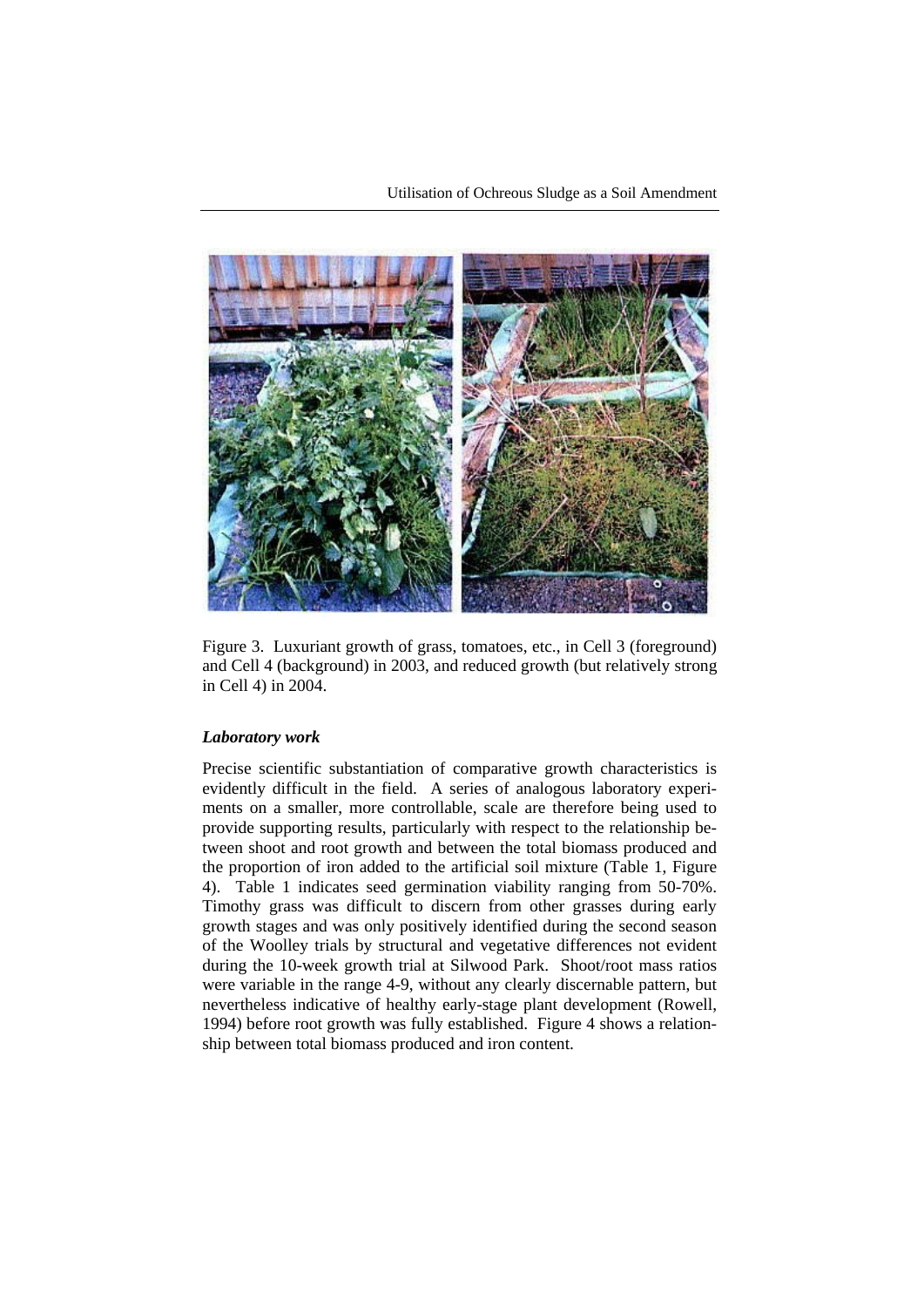| Sludge<br>$(\%)$ | Sand<br>$(\%)$ | OM<br>$(\%)$ | Viability<br>$(\%)$ | Shoot<br>(g) | Root $(g)$ | S/R<br>Ratio |
|------------------|----------------|--------------|---------------------|--------------|------------|--------------|
| 1.0              |                |              | 70                  | 0.36         | 0.041      | $8.8\,$      |
| 0.4              | 0.6            |              | 61                  | 0.23         | 0.032      | 7.2          |
| 0.2              | 0.8            |              | 56                  | 0.16         | 0.043      | 3.7          |
|                  | 1.0            |              | 56                  | 0.29         | 0.047      | 6.1          |
| 0.6              | -              | 0.4          | 68                  | 0.25         | 0.035      | 7.1          |
| 0.3              |                | 0.7          | 62                  | 0.18         | 0.065      | 2.8          |
|                  |                | 1.0          | 66                  | 0.22         | 0.062      | 3.5          |
| 0.3              | 0.4            | 0.3          | 63                  | 0.18         | 0.055      | 3.3          |
| 0.5              | 0.3            | 0.2          | 70                  | 0.21         | 0.037      | 5.7          |
| 0.2              | 0.6            | 0.2          | 73                  | 0.26         | 0.058      | 4.5          |
| 0.3              | 0.3            | 0.4          | 62                  | 0.23         | 0.055      | 4.2          |
|                  | 0.6            | 0.4          | 53                  | 0.35         | 0.067      | 5.2          |
| 0.1              | 0.9            | ۰            | 51                  | 0.23         | 0.036      | 6.4          |
| 0.1              | 0.8            | 0.1          | 60                  | 0.26         | 0.051      | 5.1          |
|                  | 0.9            | 0.1          | 50                  | 0.23         | 0.029      | 7.9          |
|                  |                |              |                     | 0.24         | 0.051      | 4.7          |

Table 1. Root and shoot biomass from artificial soil formulations

Despite an evident scatter in the results (Figure 4), the total biomass appears to be independent of percentage iron and no significant correlation, positive or negative, was found. Similar scattered correlations (not shown here) were observed between iron-in-roots and iron-in-shoots. A marginal negative correlation (also not shown) was seen between phosphate-in-shoots and available iron, thus possibly a marginal tendency for iron-in-ochre to retain phosphate at the expense of biomass.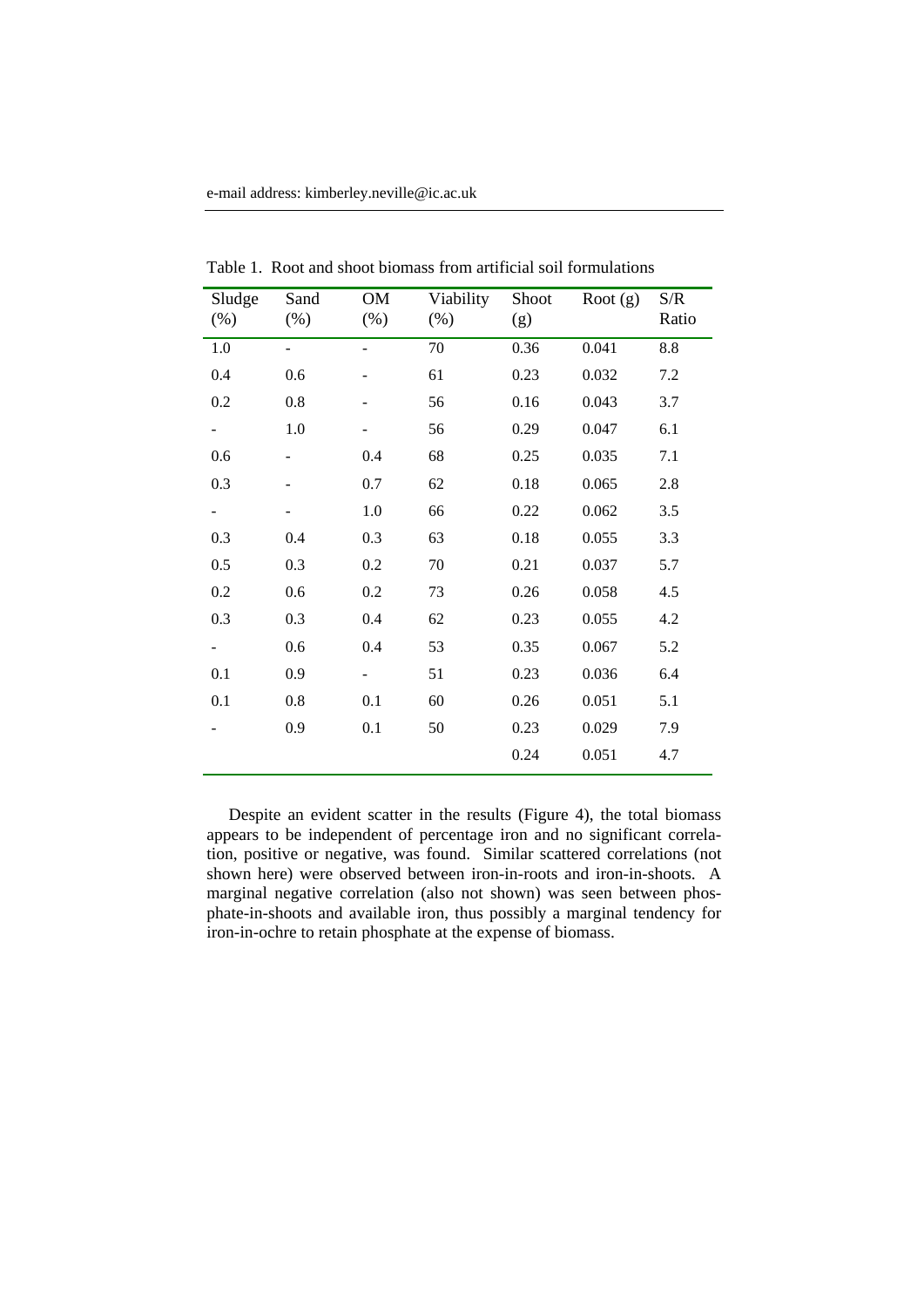

Figure 4. Total biomass as a function of iron content in artificial soil from sand, wood waste and Silwood wetland sludge

## **Conclusion**

The results of field work during 1-2 seasons have confirmed qualitatively that typical restoration plants, ryegrass, red fescue, timothy grass and clover germinate and grow well in artificial soil formulations containing a typical coal shale base, composted sewage sludge and ochre in quite widely varying volume proportions, such as  $5:1:1$  and  $2:1:1$ , respectively. Initial evidence suggests that the presence of ochre enhanced growth in the second season, possibly by retention of phosphate, which would otherwise have leached from the compost. Iron was not reduced and mobilised from the top 0.4 m of such a soil and leachates collected did not contain toxic concentrations of metals or anions. Convincing evidence has not been found of a significant soil conditioning effect, similar to compost, from organic matter contained in wetland sludge. Precise comparisons being difficult on a field scale, laboratory experiments were employed to determine the effects of iron on plant growth in widely varying mixtures of sand, wood detritus and ochre sludge - used in conjunction with the same plant species as in the field experiments and nutrient-rich lake water. No positive or negative impact was observed for iron content on biomass produced but this may be as the experiment only extended for the duration of the germination period. Experimental work is continuing to determine longerterm responses in the field generated in the second and third seasons, and to place the laboratory work on a firmer statistically-sound basis on a 400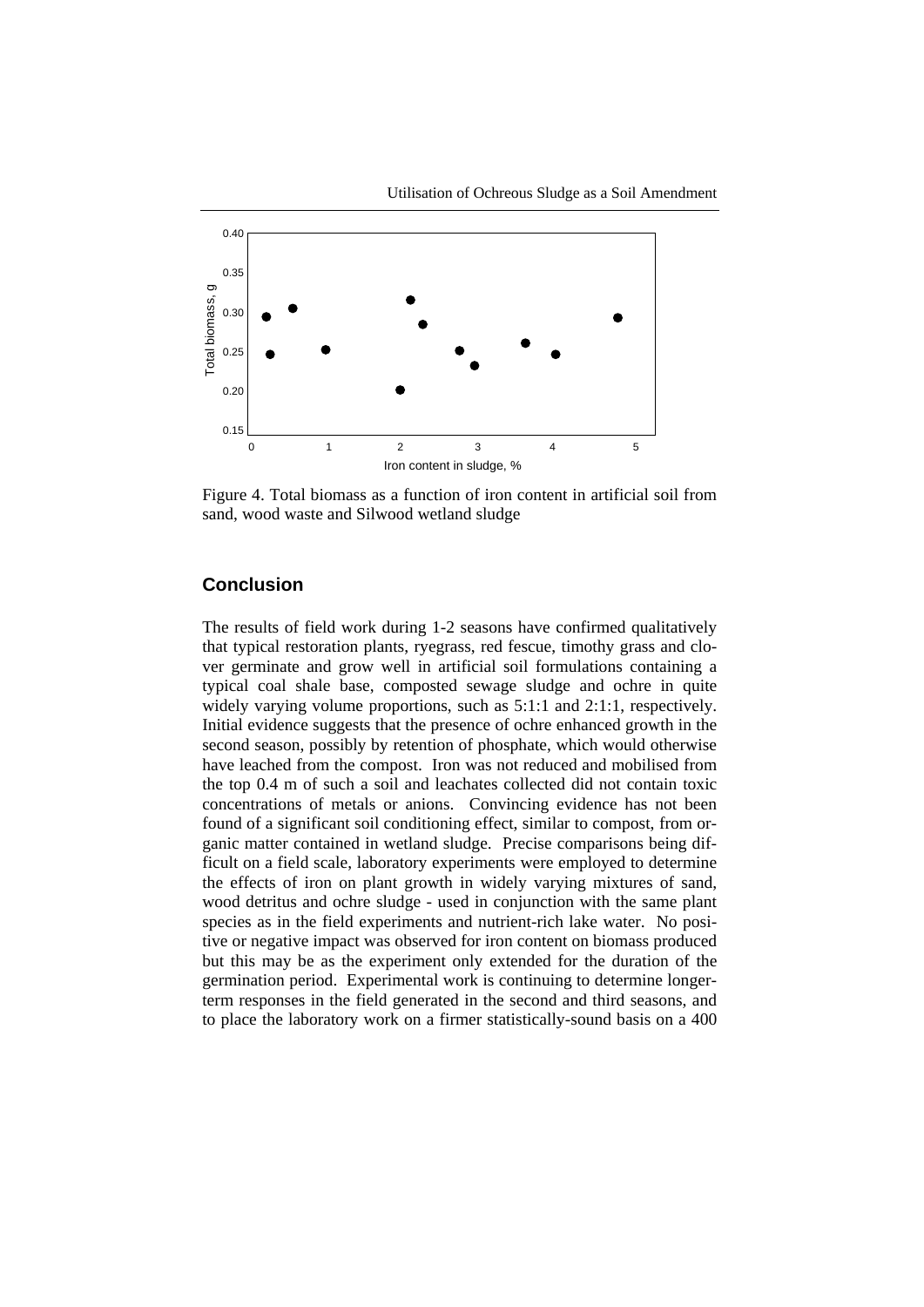cm<sup>3</sup> scale at Imperial College and a 101 scale at the Bradley laboratories of Yorkshire Water Services.

### **Acknowledgements**

The authors would like to thank the Coal Authority, ECS and Yorkshire Water Services for their support. They also appreciate the supporting role taken by Environmental Diagnosis MSc students during their participation in the Silwood Wetland Case Study.

### **References**

Carlile MJ, Dudeney AWL (2000) Iron transport and retention in ochrerich watercourses. Mineral Resources Engineering 9:357-375

Chan BKC, Dudeney AWL (2000) Greenhouse growth trials of perennial ryegrass in coalmine spoil. In: Proceedings of the sixth international conference on environmental issues and management of waste in energy and mineral production (SWEMP 2000),

Chu LM, Bradshaw AD (1996) The value of pulverised refuse fines (PRF) as a substitute for topsoil in land reclamation. II. Lysimeter studies. J. Appl. Ecology 33: 858-865

Demin OA, Dudeney AWL (2003) Nitrification in constructed wetlands treating ochreous mine water. Mine Water and the Environment 22: 15-21

Department of the Environment, Trade and Regions (1999) Restoration and Revegetation of Colliery Spoil Tips and Lagoons and Soil-forming Materials: Their Use in Land Reclamation, HMSO

Dudeney AWL, Tarasova II, Tyrologou P (2004) Co-utilisation of mineral and biological wastes in mine site restoration. Minerals Engineering 17:131-139

Dudeney AWL, Demin OA, Tarasova II (2003) Control of ochreous deposits in mine water treatment. Land Contamination & Reclamation 11: 259-265

Heal K, Younger PL, Smith K, Glendinning S, Quinn, P, Dobbie K (2003) Novel use of ochre from mine water treatment plants to reduce point and diffuse phosphorus pollution. Land Contamination & Reclamation 11: 145-152

Hester RE, Harrison RM (1997) Contaminated land and its reclamation (Thomas Telford)